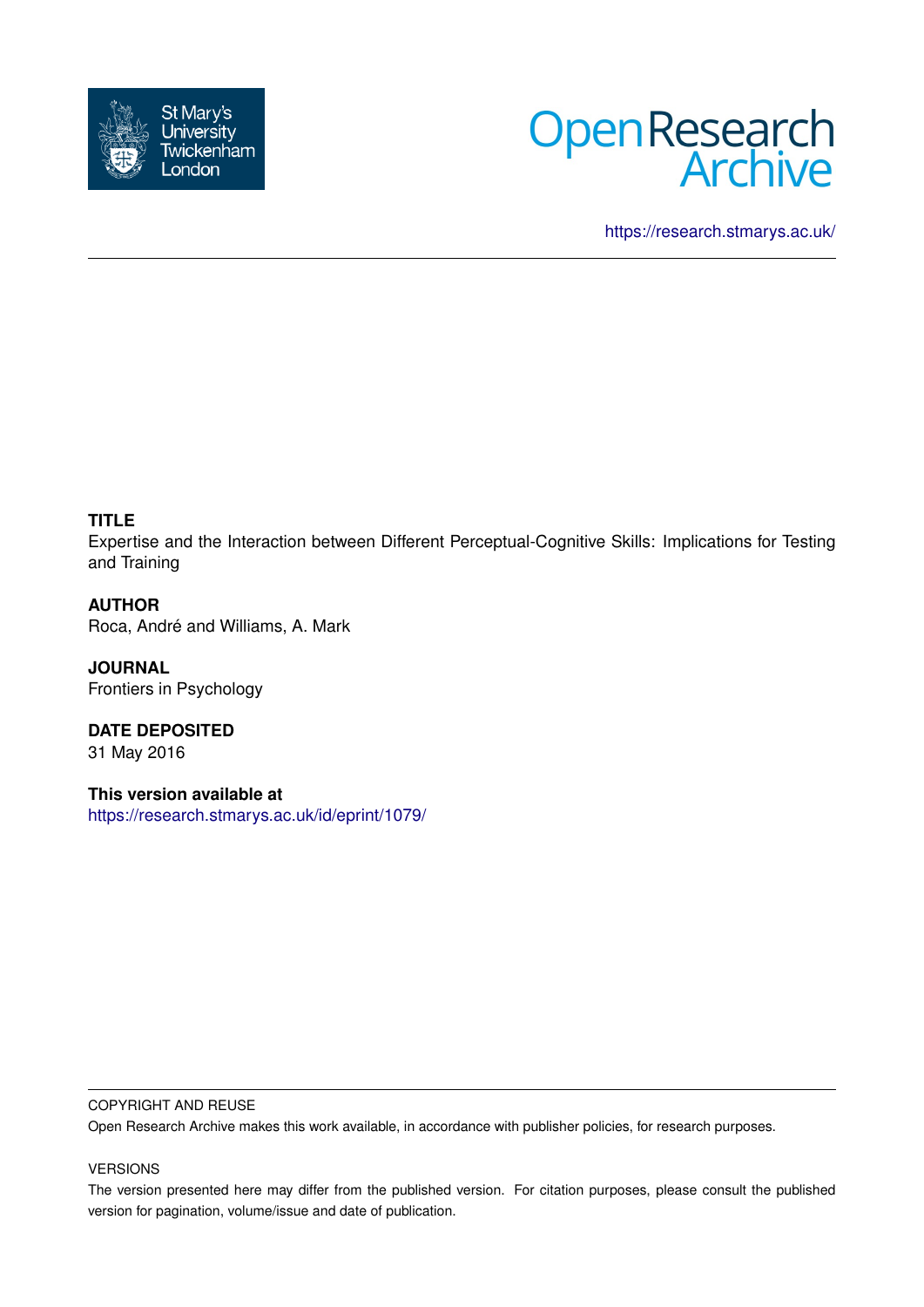



# Expertise and the Interaction between Different Perceptual-Cognitive Skills: [Implications for Testing and Training](http://journal.frontiersin.org/article/10.3389/fpsyg.2016.00792/full)

[André Roca](http://loop.frontiersin.org/people/209928/overview)<sup>1\*</sup> and [A. Mark Williams](http://loop.frontiersin.org/people/174733/overview)<sup>2</sup>

<sup>1</sup> Expert Performance and Skill Acquisition Research Group, School of Sport, Health and Applied Science, St. Mary's University, Twickenham, UK, <sup>2</sup> Centre for Cognitive Neuroscience, College of Health and Life Sciences, Brunel University London, London, UK

Keywords: expert performance, skill acquisition, representative task design, anticipation, decision making

**OPEN ACCESS** 

#### Edited by:

Graham Frederick Welch, UCL Institute of Education, UK

### Reviewed by:

Matthew Rodger, Queen's University Belfast, UK Andrew McPherson, Queen Mary University of London, UK

> \*Correspondence: André Roca [andre.roca@stmarys.ac.uk](mailto:andre.roca@stmarys.ac.uk)

#### Specialty section:

This article was submitted to Performance Science, a section of the journal Frontiers in Psychology

Received: 02 March 2016 Accepted: 11 May 2016 Published: 25 May 2016

#### Citation:

Roca A and Williams AM (2016) Expertise and the Interaction between Different Perceptual-Cognitive Skills: Implications for Testing and Training. Front. Psychol. 7:792. doi: [10.3389/fpsyg.2016.00792](http://dx.doi.org/10.3389/fpsyg.2016.00792) In recent years, there has been considerable interest in exploring the nature of perceptual-cognitive expertise across a range of domains, such as emergency medicine (e.g., [McRobert et al., 2013\)](#page-4-0), music (e.g., [Pearce, 2015\)](#page-4-1), military combat (e.g., [Williams et al., 2008\)](#page-4-2), aviation (e.g., Palmisano and Gillam, [2005\)](#page-4-3), and sport (e.g., [Williams and Ford, 2008;](#page-4-4) [Roca et al., 2011\)](#page-4-5). Perceptual-cognitive expertise refers to the ability of an individual to identify and process environmental information for integration with existing and ongoing knowledge to facilitate response selection [\(Marteniuk, 1976\)](#page-4-6). For example, in sport, experts have been shown to possess superior perceptual-cognitive skills when compared with their less-expert counterparts. These skills include: (a) postural cue usage, which is the ability to pick-up early or advance cues emanating from the postural orientation of opponents [\(Savelsbergh et al., 2005;](#page-4-7) [Abernethy and Zawi, 2007\)](#page-4-8); (b) pattern recognition, which is the capacity to recognize task-specific patterns and structure in an evolving situation [\(Williams et al., 2006;](#page-4-9) [North et al., 2009\)](#page-4-10); and (c) situational probabilities, which is the superior ability to generate more accurate predictions as to what others are likely to do in any given situation [\(Farrow and Reid,](#page-4-11) [2012\)](#page-4-11). While considerable effort has been devoted to identifying each of these perceptual-cognitive skills using controlled, experimental tasks, limited effort has been devoted to exploring the complex interactions between these skills and the implications for testing and training across domains.

### THE INTERACTION BETWEEN DIFFERENT PERCEPTUAL-COGNITIVE SKILLS: IMPLICATIONS FOR PERFORMANCE TESTING

The majority of researchers attempting to examine the importance of perceptual-cognitive expertise have done so using simplistic and contrived paradigms that isolate single perceptual and/or cognitive skills from the others (for a review, see [Williams et al., 2011\)](#page-4-12). The design of well controlled and reproducible experiments with good ecological and external validity has always been a challenge for scientists, particularly in the sport domain, given the highly dynamic and rapidly changing nature of the competition setting as well as the emotional and complex perceptuomotor demands of performance (for a review, see [van der Kamp et al., 2008\)](#page-4-13). The removal of key elements and environmental constraints from the stimulus display may force performers to use processes which they do not normally use to solve a task, reducing the possibility of identifying the specific and complex perceptual-cognitive skills employed and how the underlying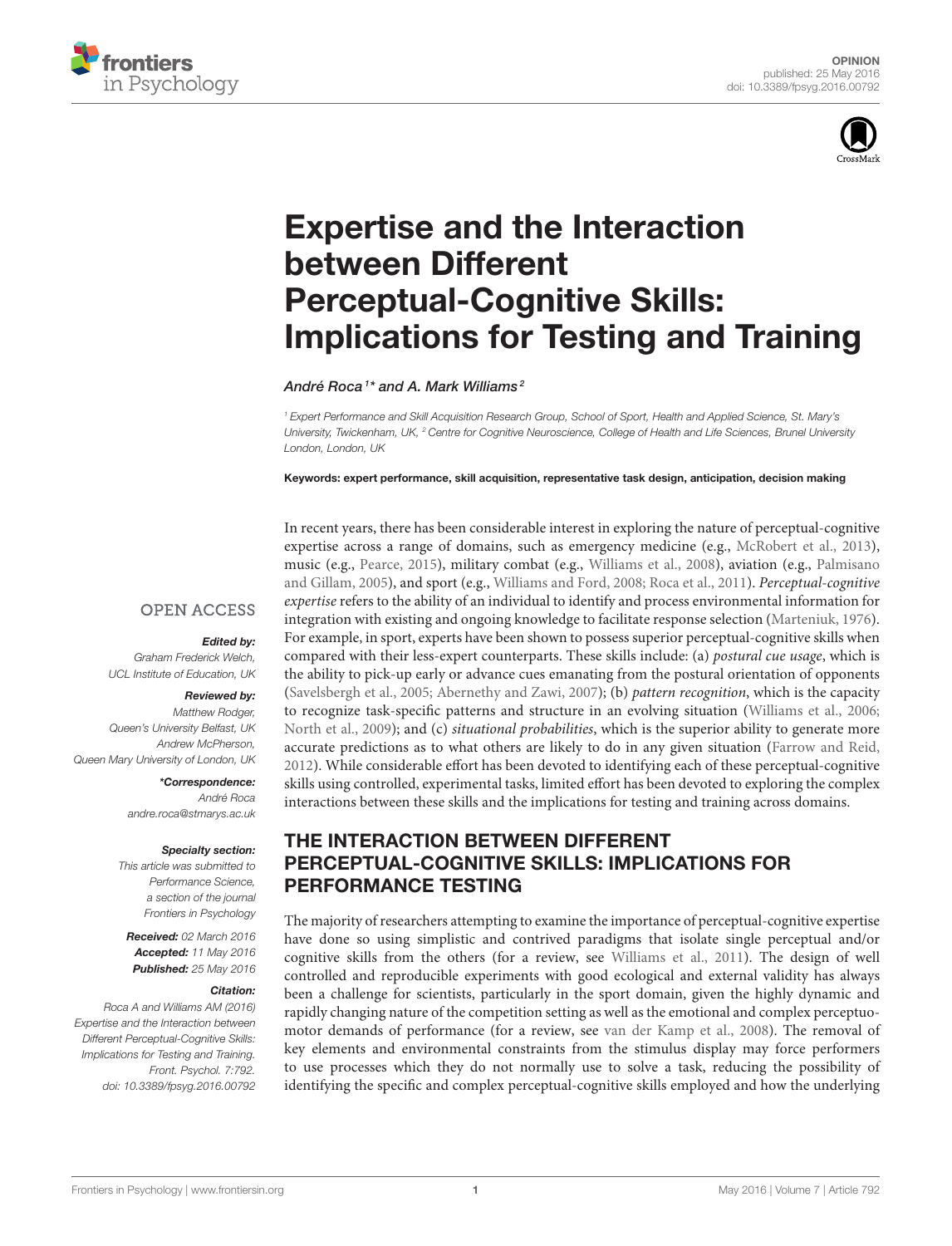processes interact and are mediated by expertise (Williams and Ericsson, [2005;](#page-4-14) [Dicks et al., 2009\)](#page-4-15). For example, an investigation by [North et al. \(2009\)](#page-4-10) into the perceptual-cognitive processes underpinning anticipation and pattern recognition judgments revealed systematic differences in visual behaviors (e.g., number of fixation locations) when participants are required to anticipate what will happen next compared to when they have to recognize sequences of play.

In a follow-up study, [North et al. \(2011\)](#page-4-16) reported comparable results using retrospective verbal report protocols. When asked to anticipate, rather than recall task-specific situations, participants verbalized more complex stimuli, actions, and cognitions, suggesting that some different mediating processes underpin these two types of judgments. Similarly, Gorman et al. [\(2015\)](#page-4-17) examined the relationship between pattern recall and decision making in a dynamic and complex team-sport environment by analyzing gaze strategies. The visual search data highlighted significant disparities in the processing strategies (i.e., fewer fixations of longer duration during the decisionmaking compared with the recall task), indicating that recall skill may utilize different underlying perceptual processes compared to those required for superior decision making in the normal competitive environment. The authors indicated that recognition may be only one of a myriad of perceptual-cognitive skills that contribute to the expert's ability to select more accurate responses within the real performance setting.

A degree of caution is required when employing a task paradigm that does not directly involve the same processes that are normally used during actual performance. When playing in a competitive soccer match, for example, players are required to anticipate and make appropriate decisions but are not required inevitably to recognize or recall sequences of play. This latter issue has direct implications for the methods employed to capture performance. While traditionally more reductionist approaches have been crucial in helping to identify some of the key underlying perceptual-cognitive skills and mechanisms, including the ability to answer more empirical and theoretical questions, there remains a need to look at how these skills interact during performance. In order to explore this later issue, we may need to use more realistic and ecologically valid designs/paradigms involving multidimensional processtracing measures such as eye movement recording, verbal protocol analysis, and representative environmental and/or task constraint manipulations.

[Williams \(2009\)](#page-4-18) made a first attempt to present a framework to illustrate how the different perceptual-cognitive skills may interact in a continuous, dynamic, and reciprocal manner during performance. This framework is based on the notion that the relative importance of these perceptual-cognitive skills may vary based on a range of constraints related to the task, situation, and performer; each being underpinned by different visual search behaviors and thought processes (e.g., see **[Figure 1](#page-2-0)**). In certain scenarios, it is plausible that performers may rely solely on the ability to process information arising from an opponent's postural orientation (e.g., a goalkeeper facing a particular penalty taker for the very first time), yet under more dynamic and severe time pressure situations (e.g., open play) it is likely that



<span id="page-2-0"></span>different perceptual and cognitive skills interact with each other in a changing and evolving fashion to facilitate appropriate anticipation and decision making.

There have been attempts to systematically examine how the relative importance of each of these skills varies across different domain-specific tasks and situations. [Roca et al. \(2013\)](#page-4-19) used a novel approach to examine how perceptual-cognitive skills such as postural cues, pattern recognition, and situational probabilities interact during performance in a representative and dynamic anticipation and decision-making task. Skilled and less-skilled players interacted with 11 vs. 11 soccer sequences filmed from the perspective of a central defender under two different task constraints in which the ball was either located in the offensive or defensive half of the pitch (far vs. near conditions). Participants' eye movements and retrospective verbal reports of thinking were recorded across these conditions. Verbal report data highlighted a continuous and highly-dynamic interaction between the different perceptual-cognitive skills during performance, with their relative importance varying as a function of the unique constraints of the task environment. In the far task, skilled participants made more statements that referred to the relational information between players (i.e., pattern recognition), whereas in the near task they verbalized more thought processes that related to the postural orientation of opponents or teammates, as well as to what their opponents were likely to do in advance of the actual event (i.e., situational probabilities). These data generally supported the conclusions drawn from the eyemovement results. These findings imply that anticipation and decision making are dependent on a range of perceptualcognitive skills, which vary in importance from one situation to the next.

A proposal is that several additional factors and constraints like emotions and specific context influence how important different perceptual-cognitive skills are at any given moment when anticipating or making decisions. [Cocks et al. \(2015\)](#page-4-20) examined the involvement of high- (e.g., situational probabilities)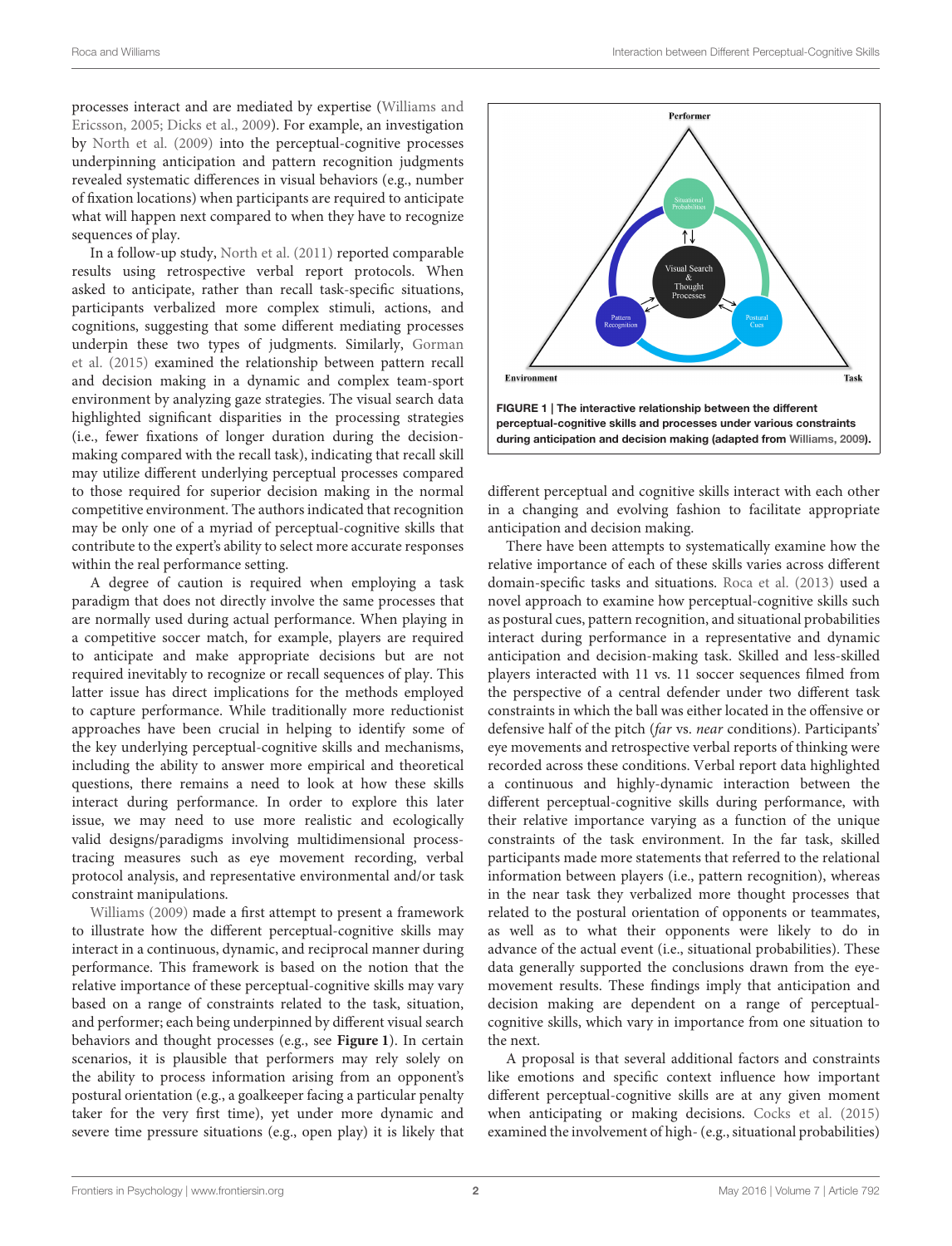and low-level cognitive processes (e.g., postural cue usage) during a dynamic, time-constrained tennis anticipation task and how their importance may interact with anxiety. Anxiety had an impact on the ability of skilled performers to use situationspecific probabilistic information, suggesting that anxiety may have impacted more greatly on the processing of high-level cognitive processes rather than the pick-up of low-level biological motion information from an opponent during anticipation.

Furthermore, it is important to highlight that the use of different perceptual-cognitive skills are likely to be coupled to the action capabilities of each individual (i.e., physical and functional constraints). Researchers have revealed that differences in action capabilities (e.g., faster vs. slower goalkeepers) affect the timing and accuracy of performers' movement response behaviors, thus constraining the coupling of movements to different informational sources/cues (see [Dicks et al., 2010\)](#page-4-21).

### THE INTERACTION BETWEEN DIFFERENT PERCEPTUAL-COGNITIVE SKILLS: IMPLICATIONS FOR TRAINING

A recent call has been made to highlight the need for researchers to work toward a better understanding of how different sources of contextual information interact and influence anticipatory or decision-making behavior (see [Cañal-Bruland and Mann,](#page-4-22) [2015\)](#page-4-22). An interesting question would be to know when and how different sources of information such as postural (kinematic) cues and situational probability (contextual) impact on anticipation (e.g., see [Triolet et al., 2013;](#page-4-23) [Murphy et al., 2015\)](#page-4-24) and decision making. [Triolet et al. \(2013\)](#page-4-23) examined the nature and frequency of anticipation and how spatio-temporal constraints impact on these behaviors in professional tennis using descriptive data. They proposed that very early anticipation behaviors occur when players are able to use significant context-specific information before the opponent's stroke. On the other hand, when such information is not available, anticipation happens closer to the moment of ball-racket contact suggesting that the information used is more likely to be based on the opponents' postural orientation in preparation of the stroke.

Additionally, the significance of one perceptual-cognitive skill over another may be affected by the score and time left in a game (e.g., see [Farrow and Reid, 2012\)](#page-4-11) as well as the continual access to other contextual sources such as an opponent passing pattern or move/shot probability. Such knowledge is of vital importance to assist in the design and implementation of effective and systematic training interventions to facilitate the acquisition of perceptual-cognitive expertise. If we can increase understanding of how and when the relative importance of different perceptual-cognitive skills become more or less significant it will be possible to design more relevant and information-specific training programs. For example, if we know when pattern recognition skill becomes more influential in a particular moment or context [e.g., ball being located in the opposition half of the pitch (i.e., far situation; see [Roca et al.,](#page-4-19) [2013\)](#page-4-19)], then we could train individuals by primarily highlighting the critical environmental cues that can facilitate the recognition of pattern for that particular performance context without the need to manufacture the task paradigm.

A large portion of training interventions have attempted to improve a very specific perceptual-cognitive component or skill (e.g., postural cues usage, pattern recognition, or situational probabilities; for a review, see [Causer et al., 2012\)](#page-4-25) by generalizing it across different tasks, situations or context within the performance environment. It is plausible that such training programs may have overemphasized the relative value of some of these skills to actual performance within more specific and unique environmental constraints. An important principle that should be kept in mind when attempting to design perceptual-cognitive skill training interventions is the specificity of practice and, in particular, the notion of transfer-appropriate processing [\(Schmidt and Lee, 2011\)](#page-4-26). The idea is that conditions in practice are said to be effective to the extent that they engage processing demands (i.e., visual search, recognition, decision making, movement action) for the performer that are the same as required in the transfer environment (i.e., competition).

## **CONCLUSION**

We briefly outlined some recent evidence for the existence of a highly-dynamic and continuous interaction between different perceptual-cognitive skills during performance, with their relative importance varying as a function of various constraints to facilitate anticipation and decision making. These skills include the ability to pick up early or advance cues emanating from the postural movements of opponents, to identify task-specific structure or patterns within an evolving situation, and to generate accurate "a priori" expectations of events likely to unfold. Findings have implications for the manner in which scientists and practitioners try to capture, examine, and/or enhance perceptualcognitive expertise across various sporting and non-sporting domains. In future, greater efforts should be made to examine the more complex nature of perceptual-cognitive expertise by exploring how each of the different perceptual-cognitive skills interact and how other factors like context, task, and emotions influence these interactions. We consequently would like to encourage more people to try and develop methods that better reflect the multifaceted and complex nature of anticipation and decision making.

# AUTHOR CONTRIBUTIONS

AR wrote the initial draft of the manuscript; AR and AMW revised the manuscript together; both authors gave final approval for publication.